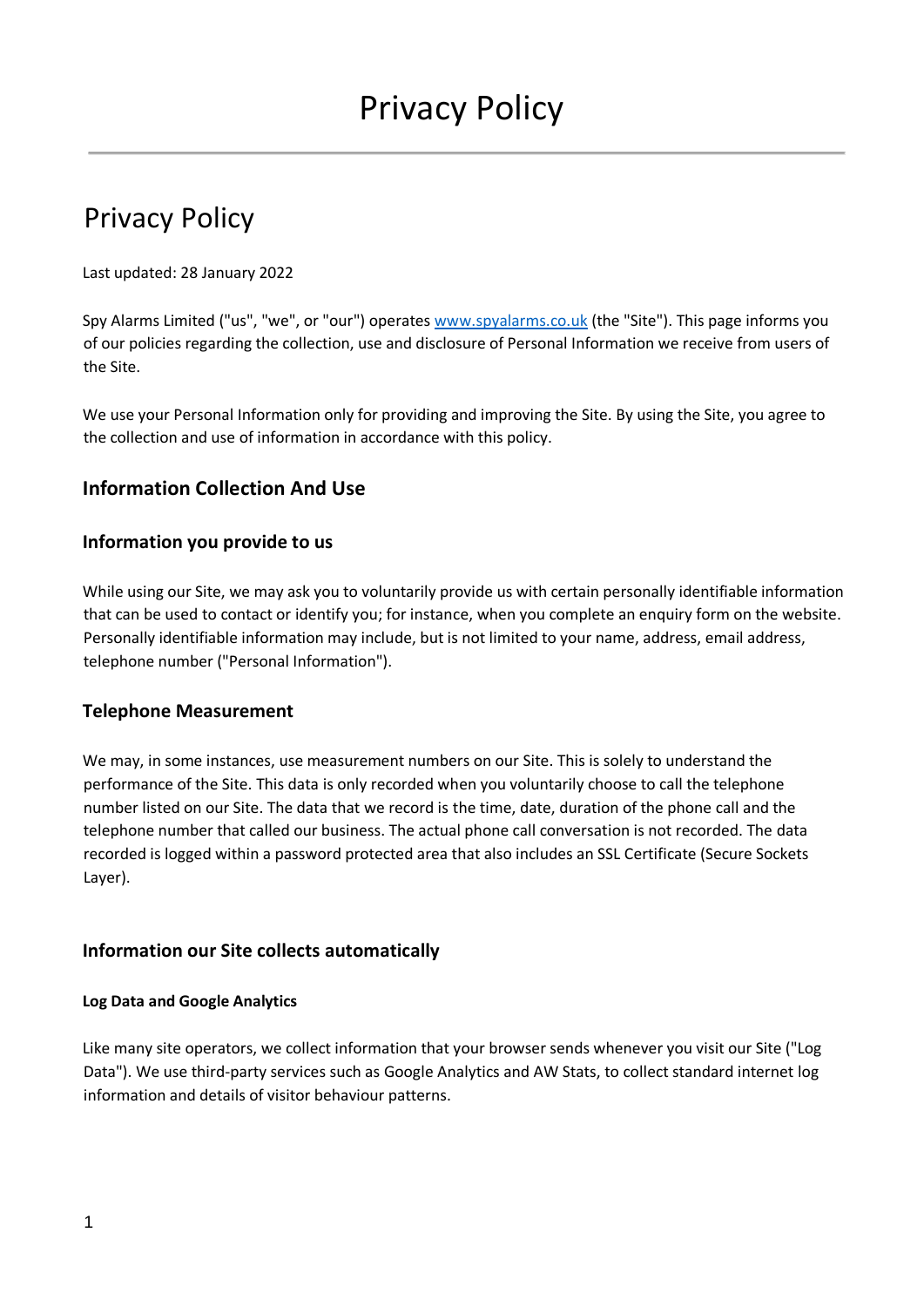This Log Data may include information such as your computer's Internet Protocol ("IP") address, browser type, browser version, the pages of our Site that you visit, the time and date of your visit, the time spent on those pages and other statistics.

Other than the above, at this time, we do not attempt to identify visitors to our Site or contact them using this data. We have no plans to do so in the foreseeable future. You will be kept informed of any change to this situation.

### **User and Event Data Retention within Google Analytics**

Google Analytics will retain data for a given timescale before automatically deleting it. These timescales can vary between 14 months, 26 months, 38 months, 50 months or can be set to never automatically expire. The data retention period is automatically set as 26 months, unless otherwise specified.

When data reaches the end of the retention period specified, it is deleted automatically on a monthly basis. We may or may not set retention periods so that they can be reset on new activity. This means that the data retention period would be reset from the date of re-entry as a User to the Site. If you, as the User, do not initiate a new session before the retention period expires, then your data will be deleted.

### **Site Visitor Recording via Hotjar**

We may, in some instances, use [Hotjar](http://www.hotjar.com/) in order to better understand our Users' needs and to optimise this service and experience. Hotjar is a technology service that helps us better understand our Users experience (e.g. how much time they spend on which pages, which links they choose to click, what users do and don't like, etc.) and this enables us to build and maintain our service with user feedback. Hotjar uses cookies and other technologies to collect data on our users' behaviour and their devices (in particular device's IP address (captured and stored only in anonymized form), device screen size, device type (unique device identifiers), browser information, geographic location (country only), preferred language used to display our website). Hotjar stores this information in a pseudonymized user profile. Neither Hotjar nor we will ever use this information to identify individual users or to match it with further data on an individual user. For further details, please see Hotjar's privacy policy by visiting their website https://www.hotjar.com/

You can opt-out to the creation of a user profile, Hotjar's storing of data about your usage of our site and Hotjar's use of tracking cookies on other websites by following this [opt-out link.](https://www.hotjar.com/policies/do-not-track/)

#### **Cookies**

Cookies are files with small amount of data, which may include an anonymous unique identifier. Cookies are sent to your browser from a web site and stored on your computer's hard drive.

Like many sites, we use "cookies" to collect information. You can instruct your browser to refuse all cookies or to indicate when a cookie is being sent.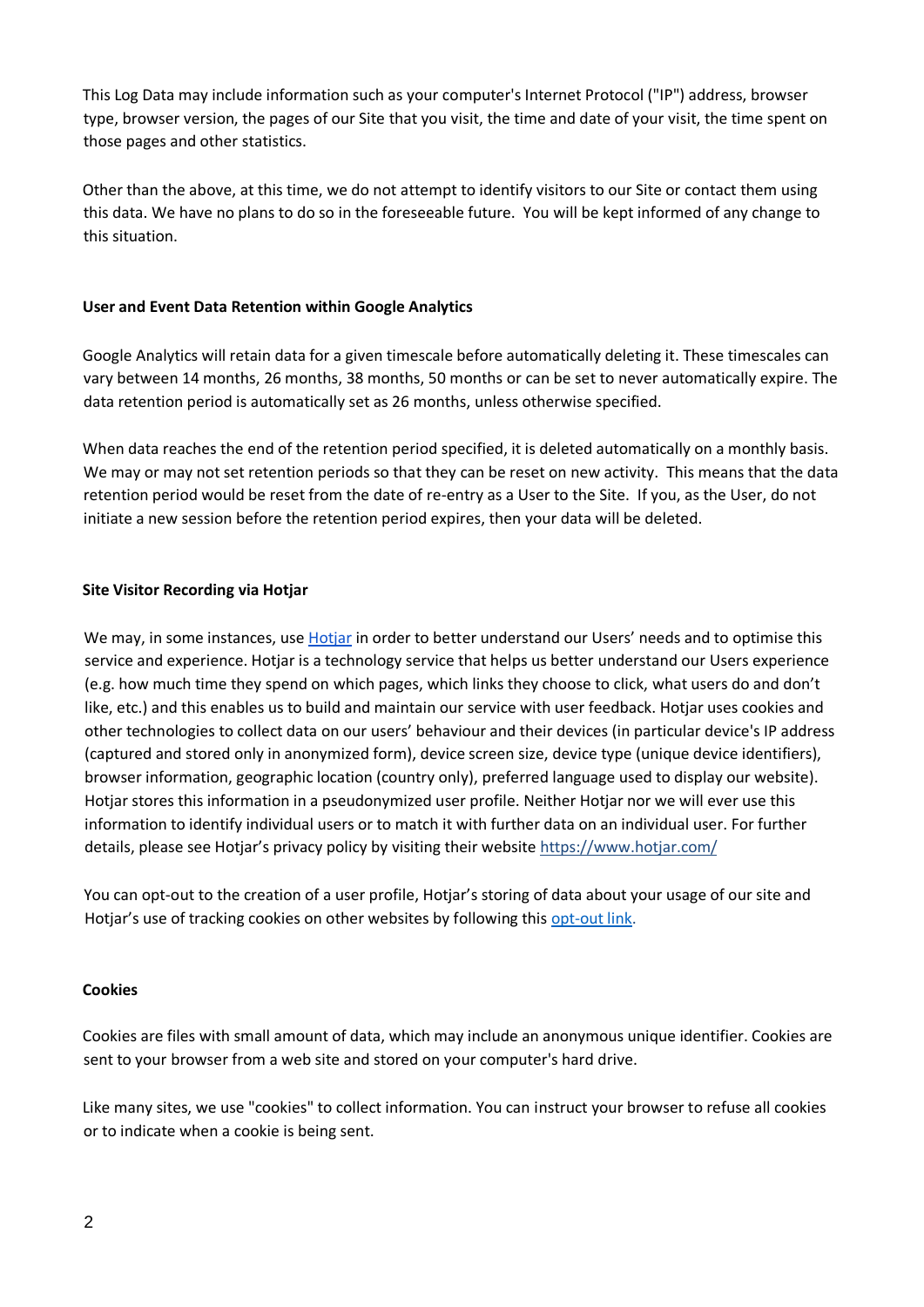# **SSL Certificate (Secure Sockets Layer)**

Our website is protected using an SSL Certificate (Secure Sockets Layer). This is the standard security technology that establishes an encrypted link between a web server and a browser. This link ensures that all data passed between the web server and browsers remain private and integral.

# **Security**

The security of your Personal Information is important to us, but remember no method of transmission over the Internet, or method of electronic storage, is 100% secure. While we strive to use commercially acceptable means to protect your Personal Information, we cannot guarantee its absolute security.

# **How We Use our Customers Personal Information**

We use the data we collect to communicate with you, for example, informing you about your account, new products or services, for example.

We use the data for the following purposes:

- Delivering Services
- Customer Support
- Business Operations
- Finance Administration
- Communication, Marketing and Advertising

#### **Delivering Services**

We use data to deliver, support and improve the Services that we offer to our customers. This is essential in allowing us to deliver the services and agreements we have with you.

#### **Customer Support**

We use data to respond to customer enquiries, help with technical problems and problems and provide other customer care and support services. This is necessary for the performance of the agreement we have with you.

#### **Business Operations**

We use data to analyse and report on the performance of our business. This processing is necessary to serve our legitimate interest.

#### **Finance Administration**